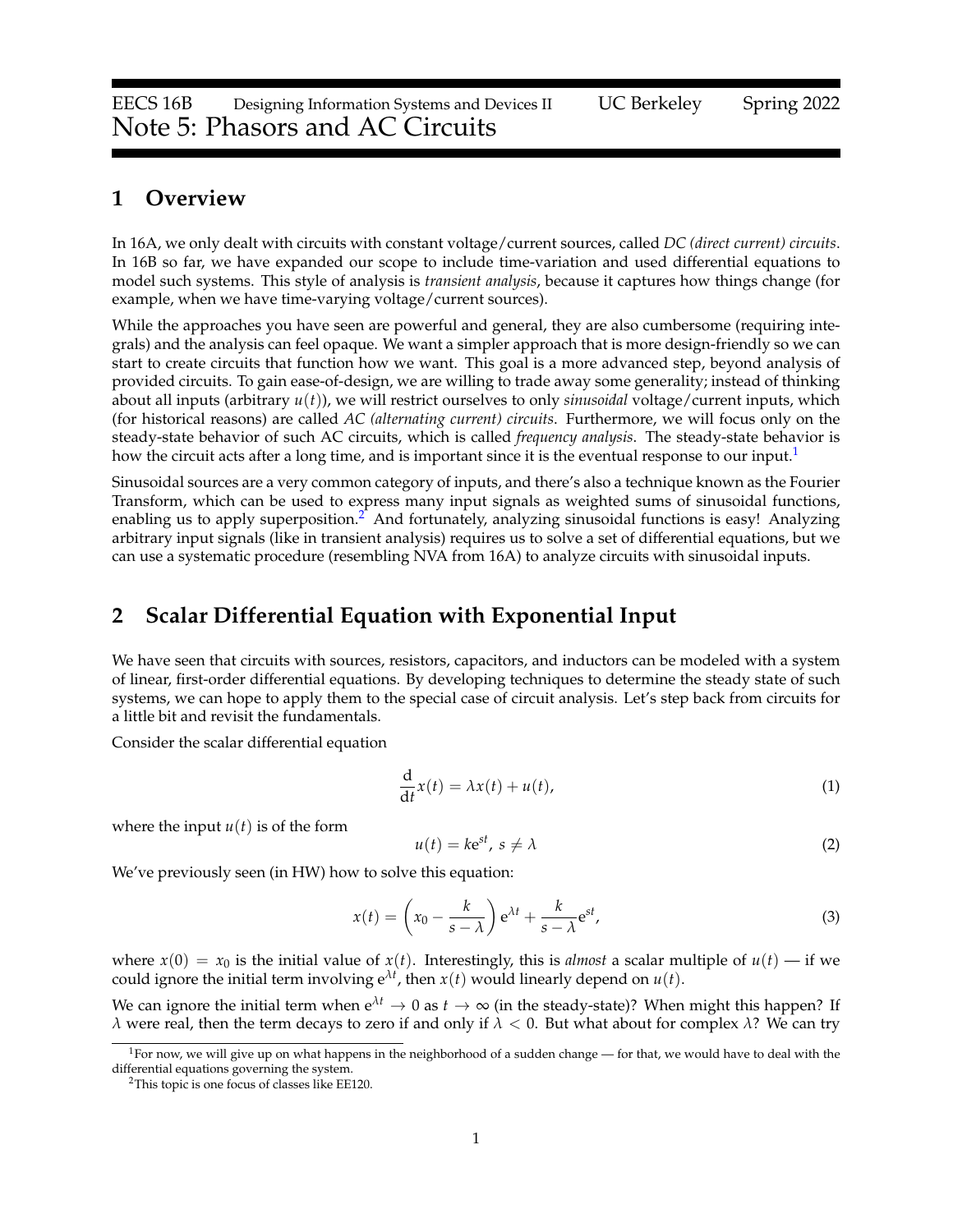writing a complex  $\lambda$  in the form  $\lambda = \lambda_r + j\lambda_i$ :

$$
e^{\lambda t} = e^{(\lambda_r + j\lambda_i)t}
$$
 (4)

$$
= e^{\lambda_r t} e^{j\lambda_i t} \tag{5}
$$

The e*λr<sup>t</sup>* is exactly the real case we just saw above. But what about the ej*λ<sup>i</sup> t* term? Applying Euler's formula and expanding our expression, we find that:

$$
e^{\lambda t} = e^{\lambda_r t} (\cos(\lambda_i t) + j \sin(\lambda_i t))
$$
\n(6)

The first term in the product is a real exponential, which decays to zero exactly when  $\text{Re}\{\lambda\} = \lambda_r < 0$ . The second term is a sum of two sinusoids with unit amplitudes. Since the amplitude of each sinusoid is constant, their sum will not decay to 0 or grow to infinity over time. Thus, the asymptotic behavior of the overall expression is governed solely by the first term **()**e *<sup>λ</sup><sup>t</sup>* **will decay to zero exactly when** e *<sup>λ</sup><sup>r</sup>* **does)**. Thus, looking back at our solution for  $x(t)$ , we now know that  $e^{\lambda t}$  decays to 0 whenever  $Re\{\lambda\} < 0$ .

## <span id="page-1-2"></span>**3 System of Differential Equations with Exponential Input**

Can we apply similar techniques to a system of differential equations? Specifically, consider the system

<span id="page-1-1"></span>
$$
\frac{\mathrm{d}}{\mathrm{d}t}\vec{x}(t) = A\vec{x}(t) + \vec{u}(t),\tag{7}
$$

where *A* is a fixed, real, matrix. As before, we will consider only control inputs of a special form, where each component is *k*e *st* for some constant *k*. Said differently:

$$
\vec{u}(t) = \vec{u}_0 e^{st},\tag{8}
$$

where  $\vec{u}_0$  does not depend on *t*, and *s* is *not* an eigenvalue of the matrix *A* (this will be important later).

Assume, for now<sup>[3](#page-1-0)</sup>, that *A* has a linearly independent set of eigenvectors  $\vec{v}_1, \ldots, \vec{v}_n$  with corresponding eigenvalues  $\lambda_1, \ldots, \lambda_n$ . Then we know that we can diagonalize A to be

$$
A = \begin{bmatrix} | & & | \\ \vec{v}_1 & \cdots & \vec{v}_n \\ | & & | \end{bmatrix} \begin{bmatrix} \lambda_1 & 0 & \cdots & 0 \\ 0 & \lambda_2 & \cdots & 0 \\ \vdots & \vdots & \ddots & \vdots \\ 0 & 0 & \cdots & \lambda_n \end{bmatrix} \begin{bmatrix} | & & | \\ \vec{v}_1 & \cdots & \vec{v}_n \\ | & & | \end{bmatrix}^{-1}
$$
(9)

$$
= V\Lambda V^{-1},\tag{10}
$$

where *V* and Λ are the eigenvector and eigenvalue matrices in the above diagonalization.

Thus, we can construct a new coordinate system  $z(t) = V^{-1}x(t)$  to rewrite our differential equation for *x*(*t*):

$$
\frac{\mathrm{d}}{\mathrm{d}t}\vec{x}(t) = V\Lambda V^{-1}\vec{x}(t) + \vec{u}(t)
$$
\n(11)

$$
V^{-1}\frac{\mathrm{d}}{\mathrm{d}t}\vec{x}(t) = \frac{\mathrm{d}}{\mathrm{d}t}\left(V^{-1}\vec{x}(t)\right) = \Lambda\left(V^{-1}\vec{x}(t)\right) + V^{-1}\vec{u}(t) \tag{12}
$$

$$
\frac{\mathrm{d}}{\mathrm{d}t}\vec{z}(t) = \Lambda \vec{z}(t) + V^{-1}\vec{u}(t) \tag{13}
$$

We see that this diagonalized system of differential equations can be rewritten as a set of scalar differential equations of the form

$$
\frac{\mathrm{d}}{\mathrm{d}t}z_i(t) = \lambda_i z_i(t) + (V^{-1}\vec{u}_0 \mathrm{e}^{st})_i,\tag{14}
$$

© UCB EECS 16B, Spring 2022. All Rights Reserved. This may not be publicly shared without explicit permission. 2

<span id="page-1-0"></span> $3$ Later in the semester, we will learn about upper triangularization that allows the following analysis to apply to all matrices, not just diagonalizable ones.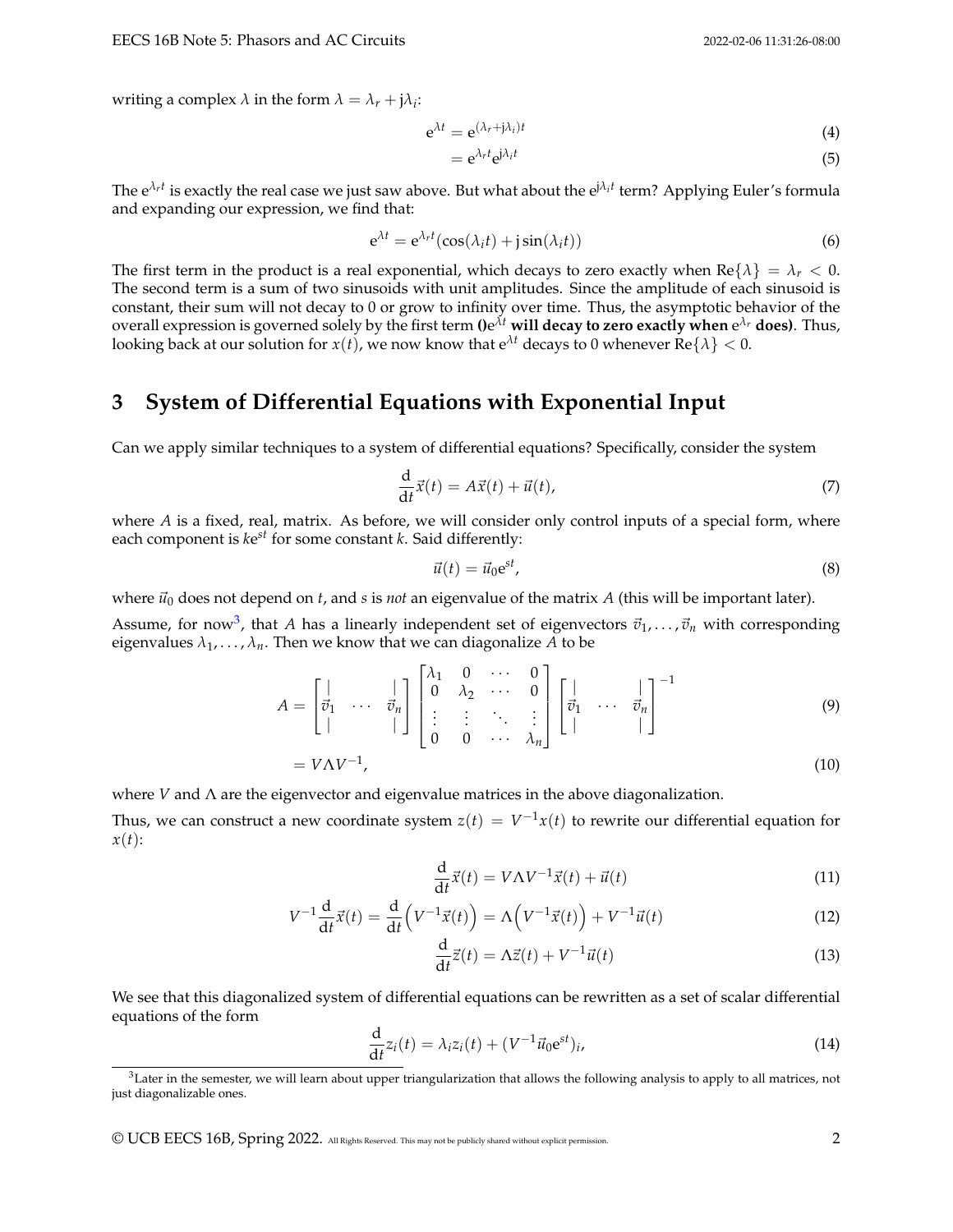where the subscript *i* represents the *i*<sup>th</sup> component of the associated vector, and  $\lambda_i$  is the *i*<sup>th</sup> eigenvalue of *A*. Since  $(V^{-1}\vec{u}_0e^{st})_i = (V^{-1}\vec{u}_0)_i e^{st}$  is a multiple of  $e^{st}$  and  $s \neq \lambda_i$ , we know from our scalar results that the solution to  $z_i(t)$  can be expressed as a linear combination of  ${\rm e}^{\lambda_i t}$  and  ${\rm e}^{st}$ . Here,  ${\rm e}^{\lambda_i t}$  decays to zero over time if and only if  $\text{Re}\{\lambda_i\} < 0$ . In this case, this yields a steady-state solution involving only a scalar multiple of e *st*:

$$
\lim_{t \to \infty} z_i(t) = \alpha_i e^{st}.
$$
\n(15)

Then, we can stack these solutions into vector form and pre-multiply by *V* to obtain

$$
\lim_{t \to \infty} \vec{z}(t) = \vec{\alpha} e^{st} \tag{16}
$$

$$
\lim_{t \to \infty} \vec{x}(t) = \lim_{t \to \infty} V\vec{z}(t) = (V\vec{\alpha})e^{st}
$$
\n(17)

So as  $t \to \infty$ , our steady-state solution for  $\vec{x}(t)$  will also be a multiple of  $e^{st}$ .

Let us call  $\vec{x}_0 = V\vec{\alpha}$  for notational simplicity. We will now try to find a formula for  $\vec{x}_0$  using the fact that  $\vec{x}(t) = \vec{x}_0 e^{st}$  in steady-state, for some constant vector  $\vec{x}_0$ . Since the differential equation must still apply for the steady-state solution (by definition of what it means to be a solution),

$$
\frac{\mathrm{d}}{\mathrm{d}t}\vec{x}(t) = A\vec{x}(t) + \vec{u}(t)
$$
\n(18)

<span id="page-2-1"></span>
$$
s\vec{x}_0e^{st} = A\vec{x}_0e^{st} + \vec{u}_0e^{st} \tag{19}
$$

$$
(sI - A)\vec{x}_0 e^{st} = \vec{u}_0 e^{st} \tag{20}
$$

$$
(sI - A)\vec{x}_0 = \vec{u}_0 \tag{21}
$$

Now, to express  $\vec{x}_0$  in terms of  $\vec{u}_0$ , we can multiply by the inverse of  $sI - A$  on both sides, since since  $s \neq \lambda_i$ from before.[4](#page-2-0)

Thus, we can rearrange eq.  $(21)$  to get

$$
\vec{x}_0 = (sI - A)^{-1}\vec{u}_0
$$
\n(24)

$$
\lim_{t \to \infty} \vec{x}(t) = \vec{x}_0 e^{st} = (sI - A)^{-1} \vec{u}_0 e^{st}
$$
\n(25)

We have found a candidate steady-state solution given our vector of inputs  $\vec{u}_0$ e<sup>st</sup>. Let's verify that it satisfies the differential equation itself eq. [\(7\)](#page-1-1). Rewriting the equation:

$$
\frac{\mathrm{d}}{\mathrm{d}t}\vec{x}(t) - A\vec{x}(t) - \vec{u}(t) = \vec{0}.\tag{26}
$$

To see whether the differential equation is satisfied, we have to plug in what we know about  $\vec{u}(t) = \vec{u}_0 e^{st}$ and our candidate solution  $\vec{x}(t) = (sI - A)^{-1} \vec{u}_0 e^{st}$  and see if everything cancels out.

$$
\frac{d}{dt}\vec{x}(t) - A\vec{x}(t) - \vec{u}(t) = \frac{d}{dt}(sI - A)^{-1}\vec{u}_0e^{st} - A(sI - A)^{-1}\vec{u}_0e^{st} - \vec{u}_0e^{st}
$$
(27)

$$
= (sI - A)^{-1} \vec{u}_0 \frac{d}{dt} e^{st} - A(sI - A)^{-1} \vec{u}_0 e^{st} - \vec{u}_0 e^{st}
$$
 (28)

$$
(sI - A)\vec{y} = \vec{0}
$$
\n<sup>(22)</sup>

$$
\implies A\vec{y} = s\vec{y} \tag{23}
$$

© UCB EECS 16B, Spring 2022. All Rights Reserved. This may not be publicly shared without explicit permission. 3

<span id="page-2-0"></span> $^{4}$ To show this, we will use a proof by contradiction. Imagine that  $sI - A$  is not invertible, so  $sI - A$  has a nonempty null space, containing some vector  $\vec{y}$ . We could then write:

so *s* would be an eigenvalue of *A* with corresponding eigenvector  $\vec{y}$ . However, recall our original statement that *s* is not an eigenvalue of *A*. This result contradicts our original statement and so our assumption that *sI* − *A* is not invertible must be incorrect, meaning *sI* − *A* is invertible!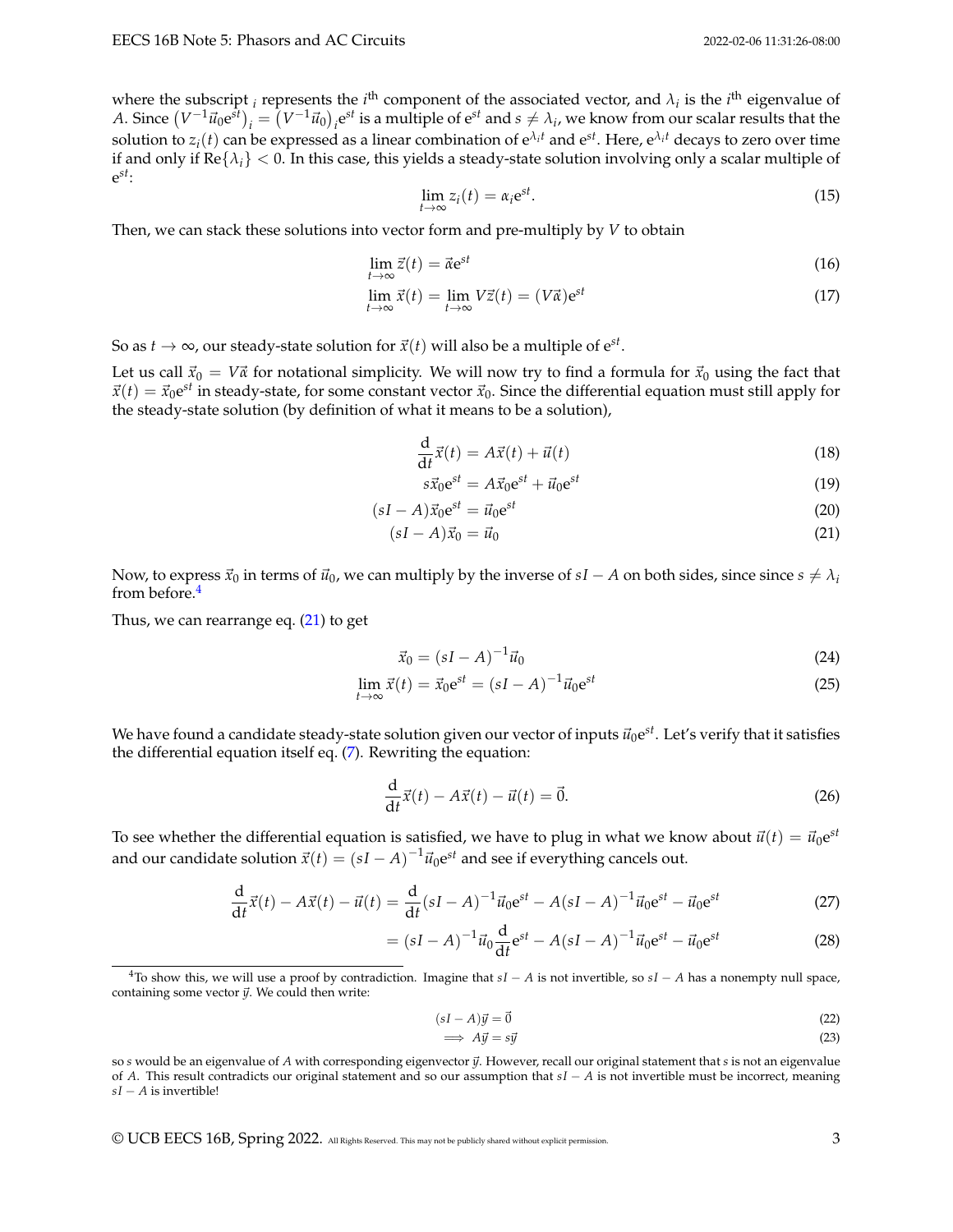$$
= (sI - A)^{-1} \vec{u}_0 s e^{st} - A(sI - A)^{-1} \vec{u}_0 e^{st} - \vec{u}_0 e^{st}
$$
 (29)

$$
= e^{st} s I (sI - A)^{-1} \vec{u}_0 - e^{st} A (sI - A)^{-1} \vec{u}_0 - e^{st} I \vec{u}_0
$$
\n(30)

$$
= e^{st}(sI(sI - A)^{-1}\vec{u}_0 - A(sI - A)^{-1}\vec{u}_0 - I\vec{u}_0)
$$
\n(31)

$$
= e^{st} \left( sI(sI - A)^{-1} - A(sI - A)^{-1} - I \right) \vec{u}_0
$$
\n(32)

$$
= e^{st} ((sI - A)(sI - A)^{-1} - I) \vec{u}_0
$$
\n(33)

$$
= e^{st}(I - I)\vec{u}_0 \tag{34}
$$

$$
=\vec{0}.\tag{35}
$$

So it all works out and our differential equation is satisfied for all time. We are not checking initial conditions because of our assumption that the effect of the initial conditions dies away.

# <span id="page-3-0"></span>**4 Circuits with Exponential Inputs**

Inspired by the above form of the solutions to differential equations given exponential inputs, let's take a look at what happens if our circuit was driven by inputs of the exponential function e*st* for some constant *s*.

Consider a particular capacitor *C* within the following circuit:



From [Note 1,](https://eecs16b.org/notes/sp22/note01.pdf) we know the differential equation for the capacitor voltage is

$$
\frac{\mathrm{d}}{\mathrm{d}t}v_C(t) = -\frac{v_C(t)}{RC} + \frac{u(t)}{RC}
$$
\n(36)

Since − <sup>1</sup> *RC* < 0, we know from our analysis of scalar differential equations in section [2](#page-0-2) that at steady-state, the voltage will become a multiple of e*st*:

$$
v_C(t) = \widetilde{V}_C e^{st} \tag{37}
$$

for some scalar  $\widetilde{V}_C$ .

By the known differential equation for that defines a capacitor as an element, we have that

$$
i_C(t) = C \frac{d}{dt} v_C(t)
$$
\n(38)

$$
=C\frac{\mathrm{d}}{\mathrm{d}t}\left(\widetilde{V}_{\mathrm{C}}\mathrm{e}^{st}\right) \tag{39}
$$

$$
=Cs\widetilde{V}_Ce^{st}
$$
\n(40)

This means that  $i_C(t)$  is also a scalar multiple of  $e^{st}$ , with this scalar factor being  $\tilde{I}_C = sC\tilde{V}_C$ . Critically, this equation resembles that of Ohm's Law! It is a purely linear equation without any time-dependence.

We will later obtain similar equations for an inductor  $\tilde{V}_L = \tilde{I}_L \cdot sL$  and a resistor  $\tilde{V}_R = \tilde{I}_R \cdot R$ . From above,  $\widetilde{V}_C = \widetilde{I}_C \cdot \left(\frac{1}{sC}\right)$ . This suggests that capacitors and inductors have *s*-dependent resistances, called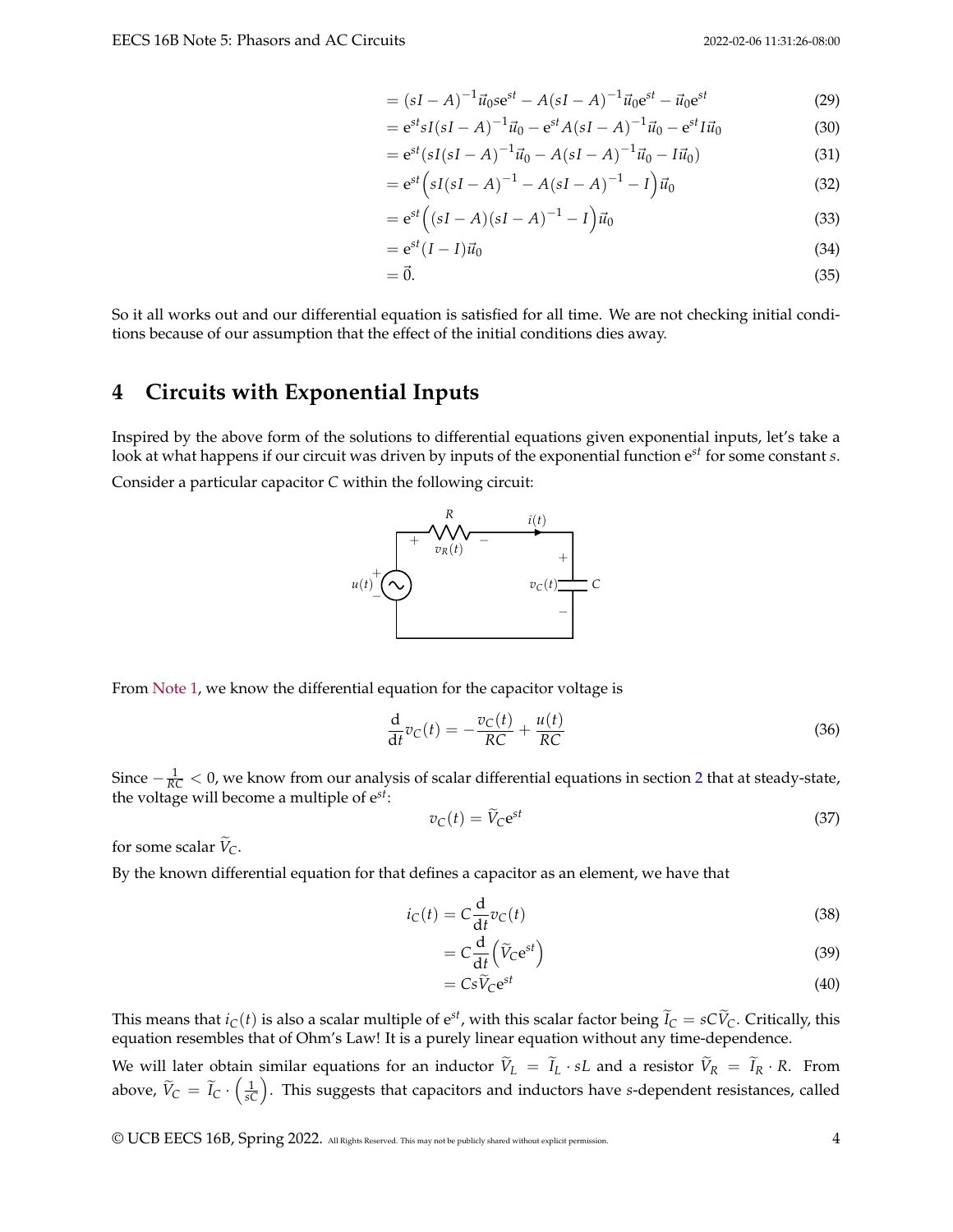*s*-impedances. The term *impedance* is a generalization of the concept of resistance to allow for different resistances at different *s*-values (we will soon see what governs the value of *s* in a circuit context). The impedance is defined as the voltage-current ratio (similar to resistance):

$$
\widetilde{Z} = \frac{\widetilde{V}}{\widetilde{I}} \tag{41}
$$

A capacitor has an *s*-impedance of  $\frac{1}{sC}$ . An inductor has an *s*-impedance of *sL*. And a resistor's *s*-impedance is just the same as its resistance *R*.

This reveals an approach for circuit analysis with exponential inputs, as long as all the inputs have the same *s*. We can replace all the independent voltage and current sources with constant voltages and currents corresponding to only the coefficients of e*st*. We replace all capacitors and inductors with their corresponding impedances, and then analyze the entire circuit as though it only had resistances in it to get the steady-state solution. We will see examples of this in practice in the later sections.

## **5 Sinusoids and Phasors**

So far, we stated that  $\vec{u}(t)$  should be expressed as

$$
\vec{u}(t) = \vec{u}_0 e^{st} \tag{42}
$$

for some *s*. What kinds of *s* are we interested in for circuits? If Re{*s*} < 0, then we know that the input approaches zero. If  $\text{Re}\{s\} > 0$ , then our input will grow to infinity over time, so our state will blow up! This only leaves the case  $\text{Re}\{s\} = 0$  as neither blowing up or decaying away. If  $\text{Re}\{s\} = 0$ , then *s must be purely imaginary, so s* = j $\omega$  *for some real*  $\omega$ *.* This suggests that "interesting" inputs will have the form  $e^{st} = e^{j\omega t}$ .

It seems that any desired inputs must consist of complex exponentials of the form  $e^{j\omega t} = \cos(\omega t) + j\sin(\omega t)$ . Where are we going to find a physical waveform generator that emits imaginary voltages?

We can combine Euler's formula with complex conjugates to obtain

$$
e^{j\theta} + e^{-j\theta} = (\cos(\theta) + j\sin(\theta)) + (\cos(\theta) - j\sin(\theta)) = 2\cos(\theta)
$$
\n(43)

$$
\cos(\theta) = \frac{e^{j\theta} + e^{-j\theta}}{2} \tag{44}
$$

So, starting with two complex exponentials, we have pulled out a cosine function. Similarly, by subtracting complex exponentials:

$$
e^{j\theta} - e^{-j\theta} = (\cos(\theta) + j\sin(\theta)) - (\cos(\theta) - j\sin(\theta)) = 2j\sin(\theta)
$$
\n(45)

$$
\sin(\theta) = \frac{e^{j\theta} - e^{-j\theta}}{2j} \tag{46}
$$

These 2 equations are often called the *inverse Euler's* formulas, allowing us to write real sinusoid functions as a sum of 2 complex exponentials, which we already know how to deal with from the previous sections! Sines and cosines are very realistic inputs to apply to a circuit.

Before we go on, we will discuss some common properties of sinusoid functions. Consider the example function  $x(t) = A \cos(\omega t)$ , where  $x(t)$  can be thought of as representing an input in our circuit.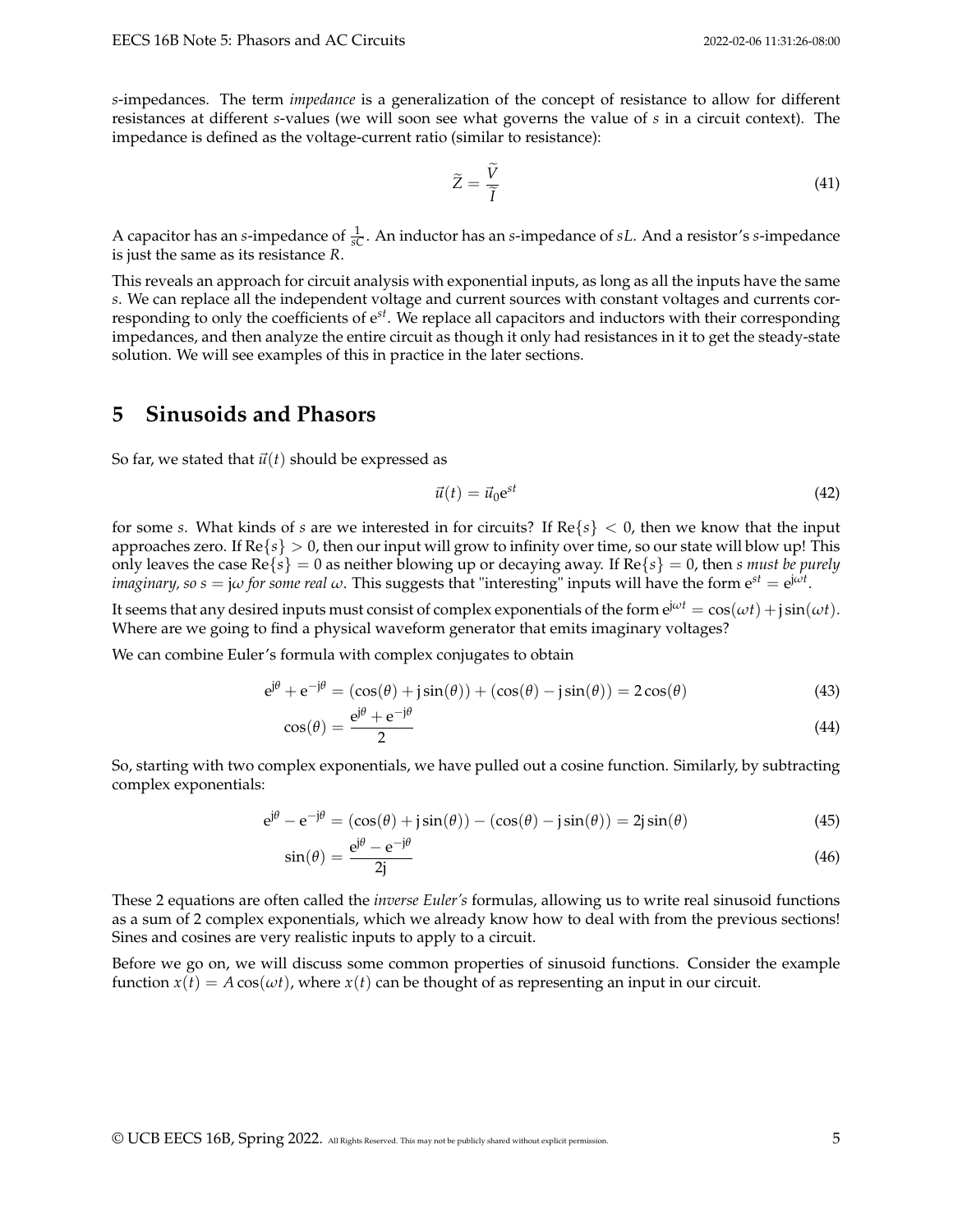

We call the maximum value of  $x(t)$  above the mean (in this case, the *x*-axis) the *amplitude* (*A*), and the spacing between repetitions of the function the *period* ( $T = 2\pi/\omega$ ).

Another important property of sinusoids is their *phase*. Consider  $y(t) = A \cos(\omega t + \phi)$ .



Here,  $\phi$  represents the *phase shift* of  $y(t)$  with respect to  $x(t)$ . A positive phase shift moves the function to the left by that amount. In particular, notice that the sine and cosine functions are really the same sinusoid, but just with a  $\pi/2$  radian phase shift between them!

Now that we know a little about sinusoids, let's see how we can express a sinusoidal voltage input  $v(t)$  = *V*<sup>0</sup> cos( $\omega t + \phi$ ) in terms of exponential functions.

From the above inverse Euler formulas,

$$
\cos(\theta) = \frac{1}{2}e^{j\theta} + \frac{1}{2}e^{-j\theta}
$$
\n(47)

$$
\implies \cos(\omega t + \phi) = \frac{1}{2} e^{j\omega t + j\phi} + \frac{1}{2} e^{-j\omega t - j\phi} \tag{48}
$$

$$
=\frac{\mathrm{e}^{\mathrm{j}\phi}}{2}\mathrm{e}^{\mathrm{j}\omega t}+\frac{\mathrm{e}^{-\mathrm{j}\phi}}{2}\mathrm{e}^{-\mathrm{j}\omega t}\tag{49}
$$

$$
\implies v(t) = V_0 \cos(\omega t + \phi) \tag{50}
$$

$$
=\frac{V_0 \mathrm{e}^{\mathrm{j}\phi}}{2} \mathrm{e}^{\mathrm{j}\omega t} + \frac{V_0 \mathrm{e}^{-\mathrm{j}\phi}}{2} \mathrm{e}^{-\mathrm{j}\omega t}.\tag{51}
$$

The coefficients of the two exponential functions are complex conjugates of one another. Then, since e<sup>−jθ</sup> =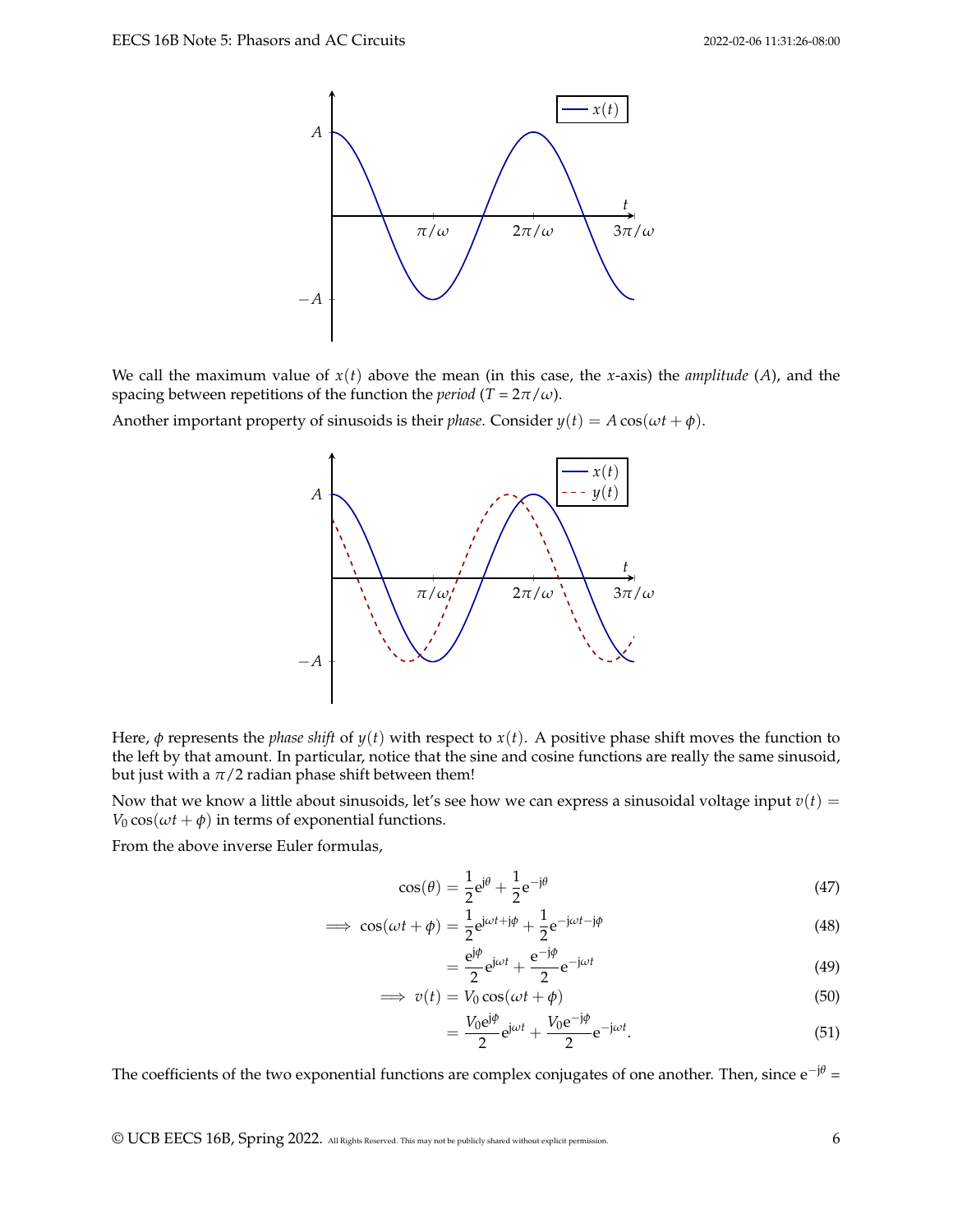e j*θ* , we can rewrite the above as

$$
v(t) = \frac{V_0 e^{j\phi}}{2} e^{j\omega t} + \frac{\overline{V_0 e^{j\phi}}}{2} e^{-j\omega t}.
$$
\n(52)

Thus, the coefficient of the e<sup>j $\omega t$ </sup> can be used to represent the entire sinusoid  $v(t)$  (assuming the frequency  $\omega$ is known). We call this coefficient of  $e^{j\omega t}$  the j $\omega$ - $\overline{\textbf{p}}$ hasor representing  $v(t)$ , denoted as

$$
\widetilde{V} = \frac{V_0 e^{j\phi}}{2} \tag{53}
$$

which gives us  $v(t) = \tilde{V}e^{j\omega t} + \tilde{V}e^{-j\omega t}$ . Because we do this so often, we often omit mentioning  $s = j\omega$ .

With the phasor in hand, we can now try to find the steady state of systems of differential equations with sinusoidal inputs (each entry of  $\vec{u}(t)$  is a cosine or sine function). First, we use the above inverse Euler transform to write the real input as a linear combination of 2 complex conjugate exponential functions

$$
\vec{u}(t) = \vec{u}_0 e^{j\omega t} + \overline{\vec{u}_0} e^{-j\omega t}
$$
\n(54)

where  $\vec{u}_0$  is the vector of phasors. We know from our work from Section [3](#page-1-2) how to find the steady-state solution for a single exponential input  $\vec{u}_0e^{st}$ , but how do we do it for the sum of 2 exponential terms?

We claim that we can solve this by applying superposition (the solution to the differential equation of the combined input is the sum of the differential equation solutions to each individual input). We prove this claim for 2 inputs:

*Proof.* Assume that for 2 inputs  $u_1(t)$ ,  $u_2(t)$ , we have 2 respective solutions  $\vec{x}_1(t)$ ,  $\vec{x}_2(t)$  for the equation

<span id="page-6-0"></span>
$$
\frac{\mathrm{d}}{\mathrm{d}t}\vec{x}(t) = A\vec{x}(t) + u(t). \tag{55}
$$

For the combined input  $u(t) = u_1(t) + u_2(t)$ , we propose the candidate solution  $\vec{x}(t) = \vec{x}_1(t) + \vec{x}_2(t)$ . We now check whether this satisfies our differential eq. [\(55\)](#page-6-0).

$$
\frac{\mathrm{d}}{\mathrm{d}t}\vec{x}(t) = \frac{\mathrm{d}}{\mathrm{d}t}\vec{x}_1(t) + \frac{\mathrm{d}}{\mathrm{d}t}\vec{x}_2(t)
$$
\n(56)

$$
= A\vec{x}_1(t) + u_1(t) + A\vec{x}_2(t) + u_2(t)
$$
\n(57)

$$
= A\left(\vec{x}_1(t) + \vec{x}_2(t)\right) + \left(u_1(t) + u_2(t)\right) \tag{58}
$$

$$
=A\vec{x}(t)+u(t) \tag{59}
$$

and so, superposition does apply to our input.

Thus, we can now solve eq. [\(21\)](#page-2-1) from section [3](#page-1-2) twice to get our total solution: once with  $s = j\omega$  and once with  $s = -j\omega$ . For the first term  $\vec{u}_0 e^{j\omega t}$ , we need to solve

<span id="page-6-1"></span>
$$
(j\omega I - A)\vec{x}_1 = \vec{u}_0 \tag{60}
$$

for  $\vec{x}_1$ , where we substituted  $s = j\omega$ . For the second term  $\overline{\vec{u}_0}e^{-j\omega t}$ , we need to solve

<span id="page-6-2"></span>
$$
(-j\omega I - A)\vec{x}_2 = \overline{\vec{u}}_0 \tag{61}
$$

for  $\vec{x}_2$ , where we substituted  $s = -j\omega$ . However, note that by complex conjugating both sides of eq. [\(60\)](#page-6-1),

$$
\overline{(\mathbf{j}\omega I - A)\vec{x}_1} = \overline{\vec{u}_0} \tag{62}
$$

$$
\overline{(\mathbf{j}\omega I - A)} \ \overline{\vec{x}_1} = \overline{\vec{u}_0} \tag{63}
$$

$$
(-j\omega I - A)\overline{\vec{x}_1} = \overline{\vec{u}_0}
$$
 (64)

This is exactly what we wanted to solve for in eq. [\(61\)](#page-6-2), showing  $\vec{x}_2 = \overline{\vec{x}_1}$ .

 $\Box$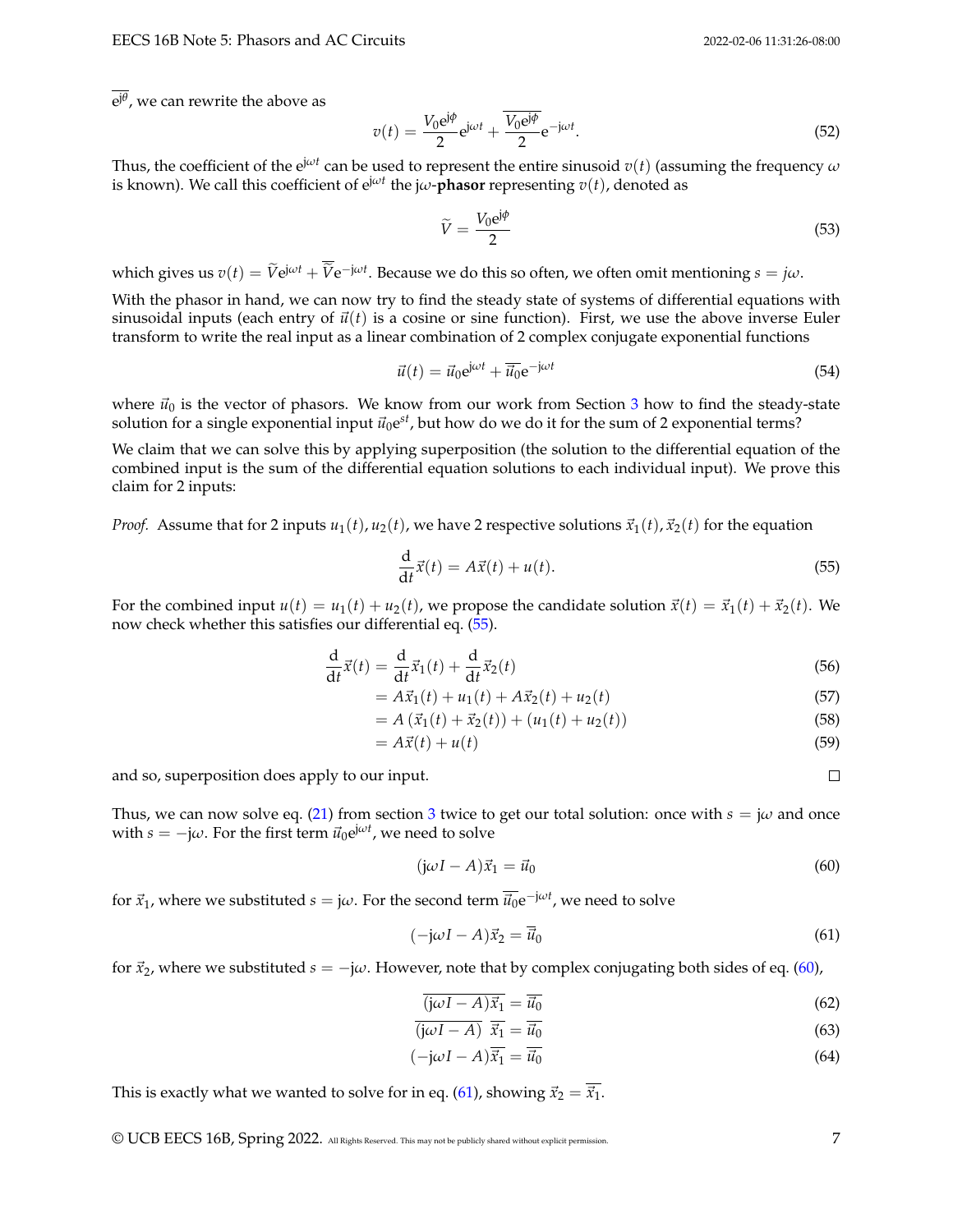So finally, we can apply superposition and sum the steady state solutions from each exponential input:

$$
\lim_{t \to \infty} \vec{x}(t) = \vec{x}_1 e^{j\omega t} + \vec{x}_2 e^{-j\omega t}
$$
\n(65)

$$
= \vec{x}_1 e^{j\omega t} + \overline{\vec{x}_1} e^{-j\omega t}
$$
\n(66)

$$
= (j\omega I - A)^{-1}\vec{u}_0 e^{j\omega t} + \overline{(j\omega I - A)^{-1}\vec{u}_0} e^{-j\omega t}
$$
\n(67)

# **6 Impedances**

We now know how to find the steady-state response to a circuit with sinusoidal inputs all at the same frequency. But we can simplify it even more with some key findings about j*ω-impedances*, which are a specialization of the *s*-impedances from section [4](#page-3-0) when letting  $s = j\omega$ . The analysis will be almost the same, except now the voltage/current is a pure sinusoid and thus a combination of two exponential terms instead of just one. In addition, we will derive the j*ω*-impedances in depth for the inductor and resistor along with the capacitor like before.

### **6.1 Impedance of a Capacitor**

We examine a capacitor provided with the sinusoidal voltage  $v_C(t) = V_0 \cos(\omega t + \phi)$ , as shown:



Note that we aren't assuming anything about the origin of the  $v<sub>C</sub>(t)$  – it could come from a voltage supply or from some other circuit. From before, we know that  $v_C(t)$  has a phasor representation:

$$
v_C(t) = \frac{V_0 e^{j\phi}}{2} e^{j\omega t} + \frac{V_0 e^{-j\phi}}{2} e^{-j\omega t}, \implies \widetilde{V}_C = \frac{V_0 e^{j\phi}}{2}.
$$
 (68)

Now, by the capacitor equation, we know that:

$$
i_C(t) = C \frac{d}{dt} v_C(t)
$$
\n(69)

$$
= C \frac{\mathrm{d}}{\mathrm{d}t} \left( \frac{V_0 e^{j\phi}}{2} e^{j\omega t} + \frac{V_0 e^{-j\phi}}{2} e^{-j\omega t} \right) \tag{70}
$$

$$
= C \frac{d}{dt} \left( \widetilde{V}_C e^{j\omega t} + \overline{\widetilde{V}}_C e^{-j\omega t} \right)
$$
\n(71)

$$
= C\left(\widetilde{V}_C \cdot j\omega \cdot e^{j\omega t} + \overline{\widetilde{V}}_C \cdot (-j\omega) \cdot e^{-j\omega t}\right)
$$
\n(72)

$$
= (j\omega C)\widetilde{V}_C e^{j\omega t} + (-j\omega C)\overline{\widetilde{V}}_C e^{-j\omega t}
$$
\n(73)

Noting that we find phasors by taking the coefficient of the ej*ω<sup>t</sup>* term (the coefficient of the e−j*ω<sup>t</sup>* term is guaranteed to be the complex conjugate.) So we can represent the current as the phasor

$$
\widetilde{I}_C = (j\omega C)\widetilde{V}_C. \tag{74}
$$

Having shown that all steady-state circuit quantities will be sinusoids with frequency *ω*, we can relate the phasors of a capacitor's voltage and current by a ratio depending only on the frequency and capacitance.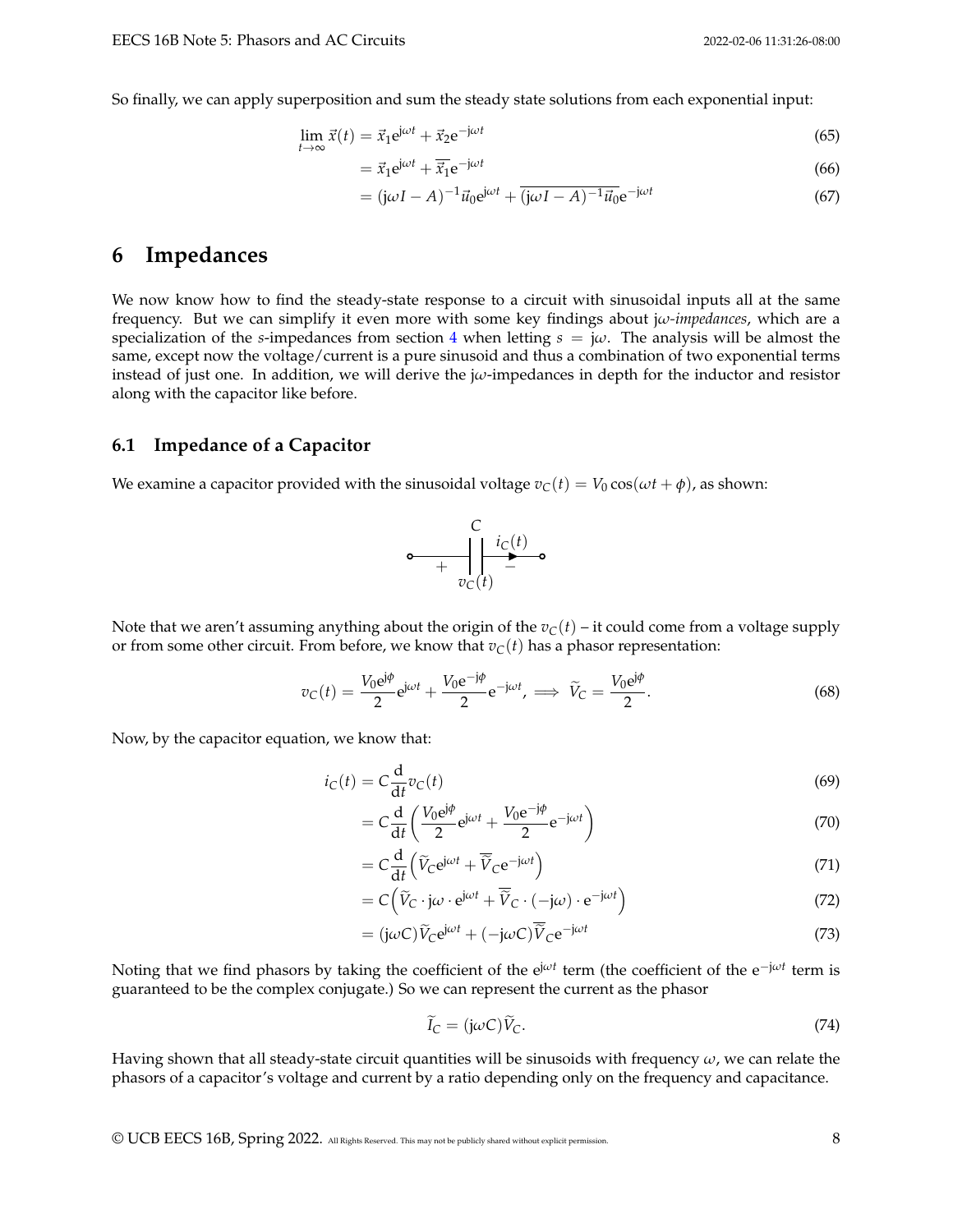This ratio is called **impedance**, and can be thought of as the "AC resistance" of a capacitor since it relates the phasor representations of an element's voltage and current by a constant ratio. For a capacitor, the impedance is

$$
Z_C = \frac{V_C}{\tilde{I}_C} = \frac{1}{j\omega C}.
$$
\n(75)

### **6.2 Impedance of a Resistor**

Take a resistor *R* labeled as follows:

$$
\circ \underbrace{\qquad \qquad }_{+\qquad \qquad \mathcal{V}_{R}(t)}^{R} \underbrace{\qquad \qquad }_{-\qquad \qquad }^{i_{R}(t)} \underbrace{\qquad \qquad }_{-\qquad \qquad }
$$

Let  $v_R(t)$  be represented by some phasor  $\widetilde{V}_R$ . Thus, by Ohm's Law,

$$
v_R(t) = \widetilde{V}_R e^{j\omega t} + \overline{\widetilde{V}}_R e^{-j\omega t}
$$
\n(76)

$$
i_R(t) = \frac{1}{R} v_R(t)
$$
\n<sup>(77)</sup>

$$
=\frac{\dot{V}_R}{R}e^{j\omega t} + \frac{\dot{V}_R}{R}e^{-j\omega t},\tag{78}
$$

so we may represent the output current with the phasor

$$
\widetilde{I}_R = \frac{\widetilde{V}_R}{R},\tag{79}
$$

so the impedance is

$$
Z_R = \frac{\tilde{V}_R}{\tilde{I}_R} = R. \tag{80}
$$

The impedance behaves very much like resistance does, except that it generalizes to non-resistor components.

### **6.3 Impedance of an Inductor**

Consider an inductor with voltage and current across it as follows:

$$
\circ\underset{+ \quad v_L(t)}{\underbrace{\qquad \qquad \quad \quad } L\quad \quad \quad \quad \quad \quad \quad \quad } \quad \underset{+ \quad v_L(t)}{\underbrace{\qquad \qquad \quad \quad \quad } L\quad \quad \quad \quad \quad \quad }
$$

Let the current  $i_L(t) = I_0 \cos(\omega t + \phi)$  be represented by some phasor  $\tilde{I}_L$ . By the equation of an inductor"

$$
i_L(t) = \widetilde{I}_L e^{j\omega t} + \overline{\widetilde{I}}_L e^{-j\omega t}
$$
\n(81)

$$
v_L(t) = L \frac{di_L(t)}{dt}
$$
\n(82)

$$
=L((j\omega)\widetilde{I}_L e^{j\omega t} - (j\omega)\overline{\widetilde{I}}_L e^{-j\omega t})
$$
\n(83)

$$
= (j\omega L)\widetilde{I}_L e^{j\omega t} + \overline{(j\omega L)}\widetilde{I}_L e^{-j\omega t}, \qquad (84)
$$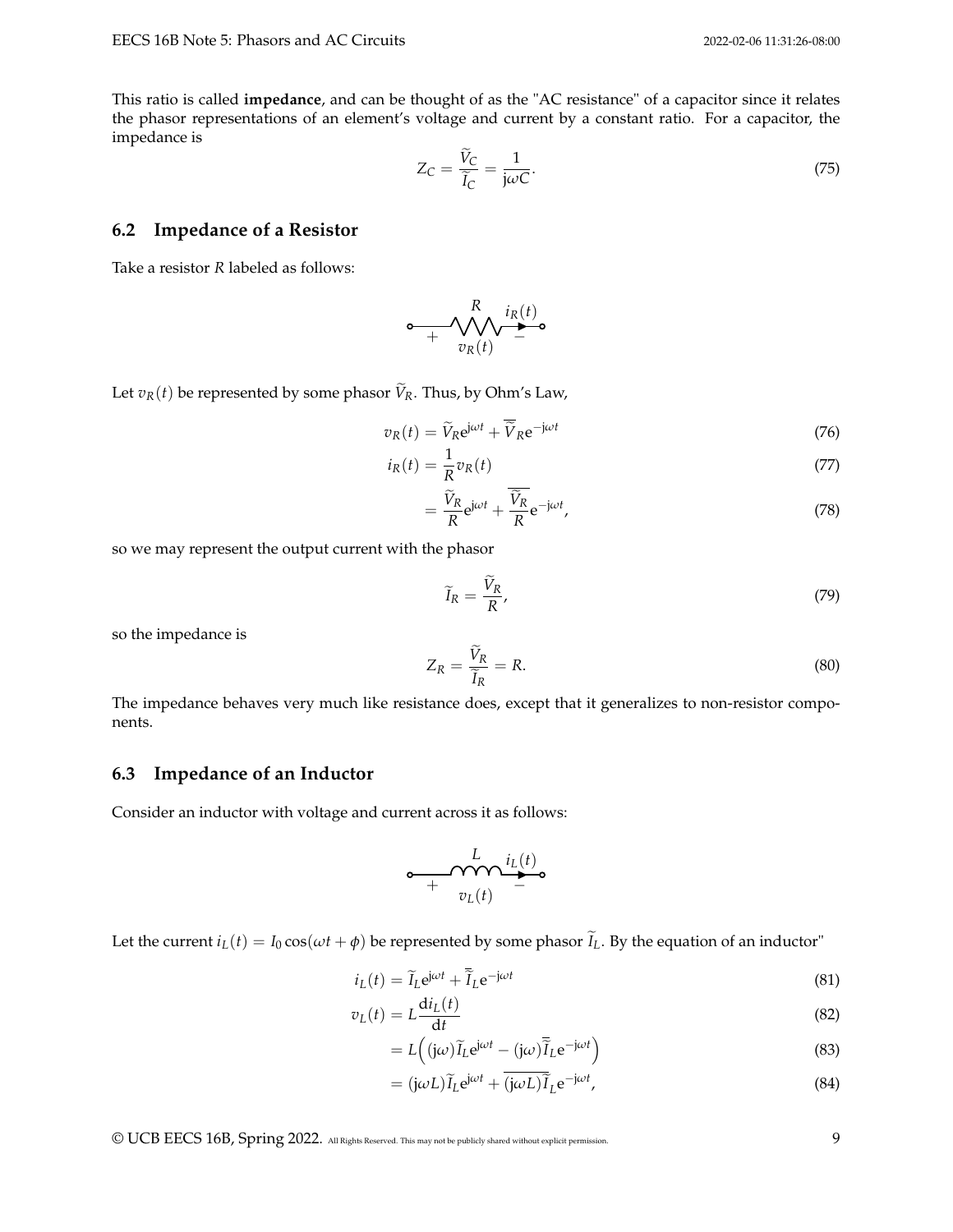so the voltage can be represented by the phasor

$$
\tilde{V}_L = j\omega L \tilde{I}_L. \tag{85}
$$

And the impedance of an inductor is

$$
Z_L = \frac{V_L}{\tilde{I}_L} = j\omega L. \tag{86}
$$

#### **6.4 A Remark on Conjugation**

When we have an expression like  $v(t) = \frac{V_0 e^{j\phi}}{2}$  $\frac{e^{j\phi}}{2}e^{j\omega t} + \frac{V_0e^{-j\phi}}{2}$  $\frac{e^{-j\varphi}}{2}e^{-j\omega t}$ , we have consistently defined the phasor as  $\widetilde{V} = \frac{V_0 e^{j\phi}}{2}$  $\frac{e^{j\phi}}{2}$ , the coefficient of the  $e^{j\omega t}$  term. But what about the conjugate  $-j\omega$ -phasor  $\overline{\widetilde{V}} = \frac{V_0 e^{-j\phi}}{2}$  $\frac{e^{-\lambda t}}{2}$  associated with the complementary exponential, e−j*ω<sup>t</sup>* ?

Since the two phasor terms form a complex-conjugate pair, knowing one automatically tells us the other one. This balance happens in such a way that *the ultimate time-domain signal stays fully real-valued*. In a sense, having the conjugate phasor is necessary to "cancel out" the imaginary parts from the original phasor. Notice that ej*ω<sup>t</sup>* has a real and imaginary component; its imaginary part can only be cancelled by adding its complex conjugate (for any complex *a*,  $a + \overline{a} = 2 \text{Re}\{a\}$ , which is fully real.)

## **7 Circuit Analysis and Example**

We now discuss how to apply the phasor and impedance techniques we just derived to an actual circuit. The major insight allowing us to do this is that with a phasor, we are representing the *entire sinusoid*. We will find this very convenient mathematically and could do this only because linear circuits (resistors, capacitors, and inductors) will never alter the frequency of a sinusoid ( the input e*st* has frequency *s* which is unchanged by differentiation).

### **7.1 Summarizing the Connection Between Time and Phasor Domains**

Given a general sinusoidal time-domain input signal  $u(t) = A \cos(\omega t + \phi)$ , we represented  $u(t)$  as a weighted sum of  $e^{j\omega t}$  and its complex conjugate  $e^{-j\omega t}$ . This led us to define the phasor  $\tilde{U} = \frac{Ae^{j\phi}}{2}$  $rac{e^{j\tau}}{2}$ . We showed how the phasor captures all the critical information about  $u(t)$ , but without the time-dependent terms. This transformation  $u(t) \rightarrow \tilde{U}$  is often called a *Phasor-Transform*.

$$
\text{Phasor Transform: } u(t) = A\cos(\omega t + \phi) \to u(t) = \frac{A\text{e}^{\text{j}\phi}}{2}\text{e}^{\text{j}\omega t} + \frac{A\text{e}^{-\text{j}\phi}}{2}\text{e}^{-\text{j}\omega t} \implies \widetilde{U} = \frac{A\text{e}^{\text{j}\phi}}{2} \tag{87}
$$

Using *U*, we have seen how to analyze the behavior of *R*, *L*, *C* circuit elements to find their voltages and currents. But, we ultimately want to know what the output voltage or current is as a function of time. This motivates the *Inverse Phasor Transform*. The inverse transformation takes some  $\widetilde{W} = Be^{j\psi}$  that we've solved for, and converts it into  $w(t) = B \cos(\omega t + \psi)$ . Notice that the frequency term stayed the same throughout!

Inverse Phasor Transform: 
$$
\tilde{W} = Be^{j\psi} \implies w(t) = 2B\cos(\omega t + \psi)
$$
 (88)

### **7.2 KCL and KVL with Phasors**

We will now show that a sum of sinusoidal functions is zero if and only if the sum of the phasors of each of those functions equals zero as well. Let the sinusoid functions be  $x_1(t)$ ,  $x_2(t)$ , ...,  $x_n(t)$ . Let the phasors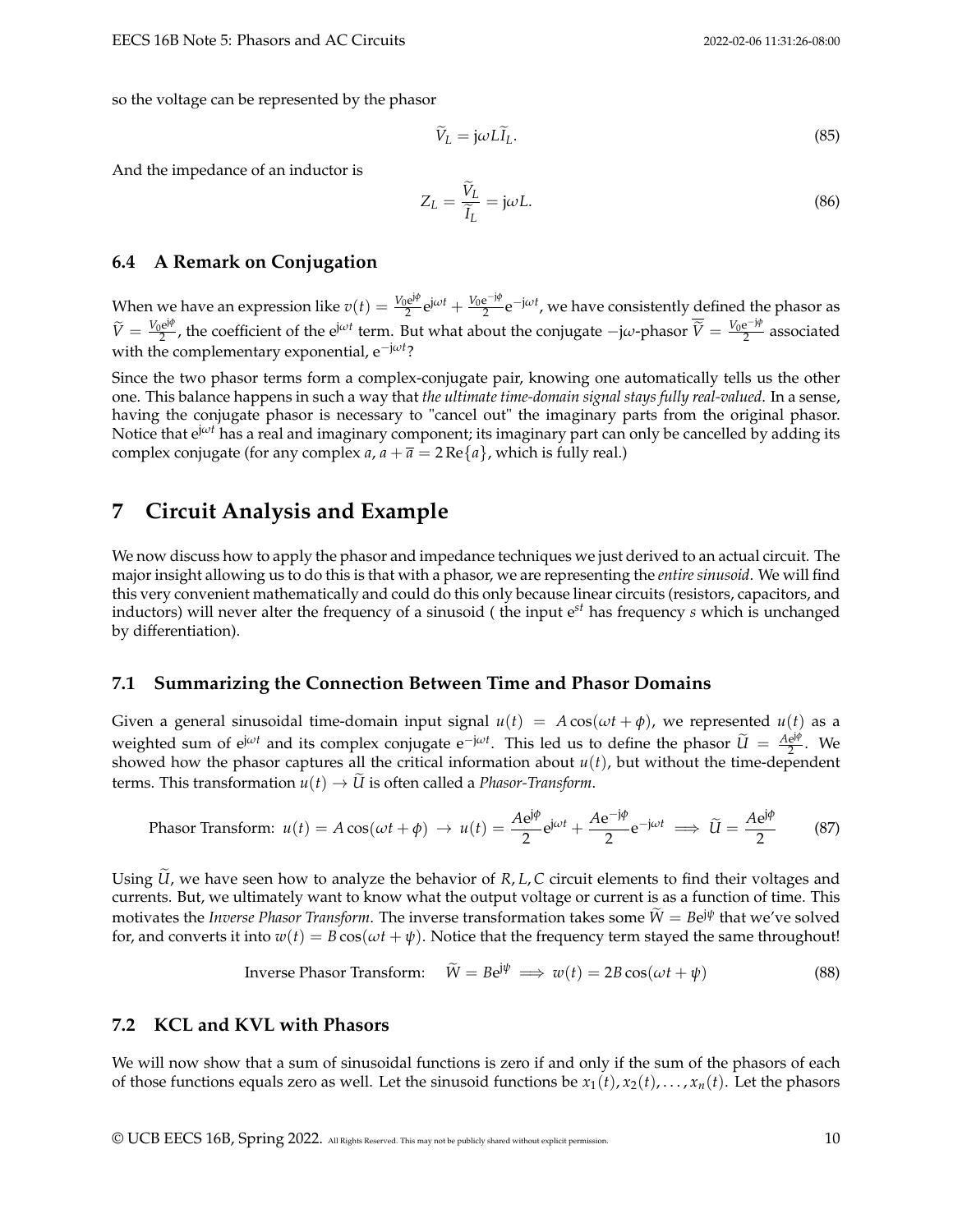representing the sinusoids be  $\widetilde{X}_1, \widetilde{X}_2, \ldots, \widetilde{X}_n$ . Then,

$$
\widetilde{X}_1 + \widetilde{X}_2 + \ldots + \widetilde{X}_n = 0 \tag{89}
$$

$$
\iff \qquad (\widetilde{X}_1 + \widetilde{X}_2 + \ldots + \widetilde{X}_n)e^{j\omega t} = 0 \tag{90}
$$

$$
\iff (\widetilde{X}_1 + \widetilde{X}_2 + \ldots + \widetilde{X}_n)e^{j\omega t} + (\overline{\widetilde{X}_1 + \widetilde{X}_2 + \ldots + \widetilde{X}_n})e^{-j\omega t} = 0 \tag{91}
$$

$$
\sum_{k=1}^{n} \left( \widetilde{X}_k e^{j\omega t} + \overline{\widetilde{X}}_k e^{-j\omega t} \right) = 0 \tag{92}
$$

$$
\iff \qquad x_1(t) + x_2(t) + \ldots + x_n(t) = 0,\tag{93}
$$

so we have proved that a sum of sinusoids is zero if and only if the sum of their corresponding phasors is zero as well. This proof also generalizes both KCL and KVL to phasors:

- 1. The sum of currents leaving a node is 0 if and only if the sum of current phasors leaving a node is 0 (this is KCL).
- 2. The sum of voltage differences in a loop is 0 if and only if the sum of voltage phasors in a loop is 0 (this is KVL).

#### **7.3 Problem-Solving Process**

⇐⇒

In previous sections, we obtained "equivalents" to Ohm's Law for inductors and capacitors, using the impedance to relate their voltage and current phasors. With KCL and KVL established to work in the phasor domain as well, we have now successfully generalized all of our techniques of DC analysis to AC/frequency analysis, and thus makes working in the phasor domain the same as analyzing resistor circuits from 16A.

We now outline the key steps to analyze and solve a general circuit using phasors:

- 1. Confirm that the circuit can actually be usefully analyzed using phasors. *This requires the voltages and currents to be sinusoidal!* Moreover, you must analyze each distinct frequency *ω* that might be present in the circuit separately.
- 2. Convert all  $v(t)$ ,  $i(t)$  information to the phasor-domain  $(\tilde{V}, \tilde{I})$ .
- 3. Solve for the voltages and currents using EECS16A techniques (KCL, KVL, NVA, etc.)
- 4. Convert all phasor results back to the time-domain.

We can now consider some basic circuits to exercise this technique and verify that it works correctly. Consider a voltage divider, where we introduce a capacitor in place of one of the resistors:

$$
V_S \cos \left(\omega t + \frac{\pi}{2}\right)^+ \left(\sqrt{\frac{1}{N}}\right)^- C
$$

We are interested in knowing how  $v_{\text{out}}(t)$  varies over time in response to the input supply,  $u(t) = V_S \cos \left(\omega t + \frac{\pi}{2}\right)$ . Recall that we proved the voltage divider equation in the context of DC circuit analysis. However, that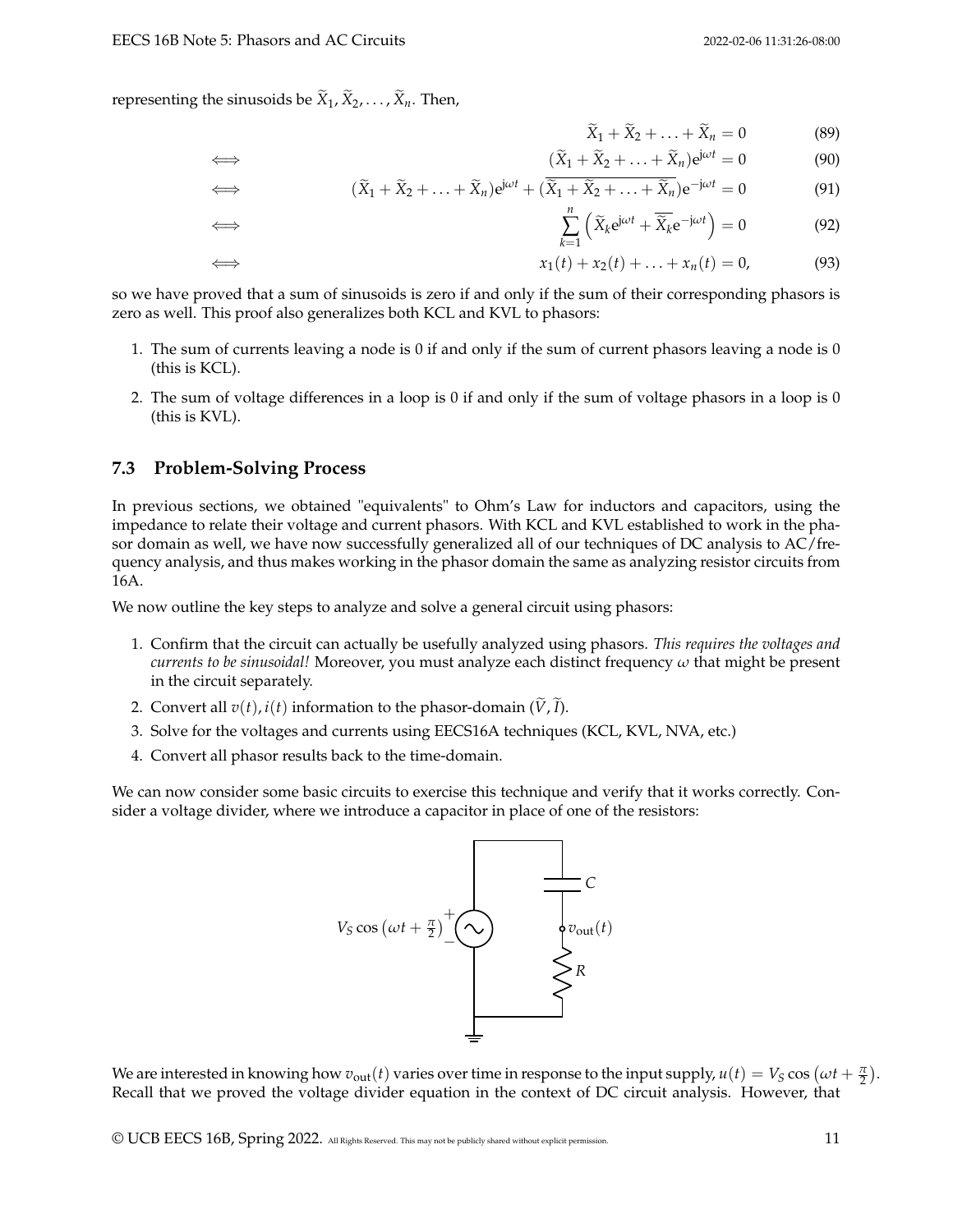proof carries over to the phasor domain in a straightforward manner. Thus, the phasor  $V_{\text{out}}$  representing the voltage  $v_{\text{out}}(t)$  can be represented in terms of the phasor *U* representing the input voltage:

$$
\widetilde{V}_{\text{out}} = \frac{Z_R}{Z_C + Z_R} \widetilde{U},\tag{94}
$$

where *Z<sup>C</sup>* and *Z<sup>R</sup>* are the impedances of the capacitor and resistor, respectively. Note also that, since the input is at frequency *ω*, all other voltages and currents in the system will also be at the same frequency *ω*. Thus, using our results from earlier that  $Z_C = \frac{1}{j\omega C}$ ,  $Z_R = R$ ,  $\tilde{U} = \frac{V_S e^{j\frac{\pi}{2}}}{2} = \frac{jV_S}{2}$ , and substituting these values into our equation for  $V_{\text{out}}$ , we find that:

$$
\widetilde{V}_{\text{out}} = \frac{R}{\frac{1}{j\omega C} + R} \frac{jV_S}{2} = V_S \frac{\frac{jR}{2}}{\frac{1}{j\omega C} + R}.
$$
\n(95)

It'll be convenient to have a magnitude-phase representation (and to multiply both top and bottom by j*ωC* to rationalize the denominator):<sup>[5](#page-11-0)</sup>

$$
\widetilde{V}_{\text{out}} = \frac{V_S \left(\frac{jR}{2}\right) \mathrm{j} \omega C}{1 + \mathrm{j} \omega RC} \tag{96}
$$

$$
=\frac{-V_S \,\omega RC}{2(1+j\omega RC)}
$$
\n(97)

$$
=\frac{V_S \omega RC}{2\sqrt{1 + (\omega RC)^2}} e^{j(\pi - \text{atan2}(\omega RC, 1))}
$$
\n(98)

Now, we can use the Inverse Phasor Transform formula:

$$
v_{\text{out}}(t) = \widetilde{V}_{\text{out}} e^{j\omega t} + \overline{\widetilde{V}}_{\text{out}} e^{-j\omega t}
$$
\n(99)

$$
=2\left|\widetilde{V}_{\text{out}}\right|\cos\left(\omega t + \measuredangle \widetilde{V}_{\text{out}}\right) \tag{100}
$$

$$
= \frac{V_S \,\omega RC}{\sqrt{1 + (\omega RC)^2}} \cos(\omega t + \pi - \text{atan2}(\omega RC, 1)).
$$
\n(101)

This formula might look complicated, but it'll become significantly simpler when we have actual values of  $R, C, \omega$  to plug in. An example of this will be at the start of the next note!

# **Appendix A Warning**

Be aware that in this course phasors are defined slightly differently from how it is often done elsewhere. Essentially, there is a factor of 2 difference.

In this course, we define the phasor representation  $\widetilde{X}$  of a sinusoid  $x(t)$  to be such that

$$
x(t) = \widetilde{X}e^{j\omega t} + \overline{\widetilde{X}}e^{-j\omega t}.
$$
\n(102)

However, elsewhere, the phasor representation may be defined such that

$$
x(t) = \frac{1}{2} (\tilde{X}e^{j\omega t} + \overline{\tilde{X}}e^{-j\omega t}).
$$
\n(103)

© UCB EECS 16B, Spring 2022. All Rights Reserved. This may not be publicly shared without explicit permission. 12

<span id="page-11-0"></span><sup>&</sup>lt;sup>5</sup>If these steps are not familiar, it is important at this point to carefully review [Note j.](https://www.eecs16b.org/notes/sp22/notej.pdf) Here, we are using the polar form of the numerator and denominator, treating the entire phasor as a ratio of complex numbers.